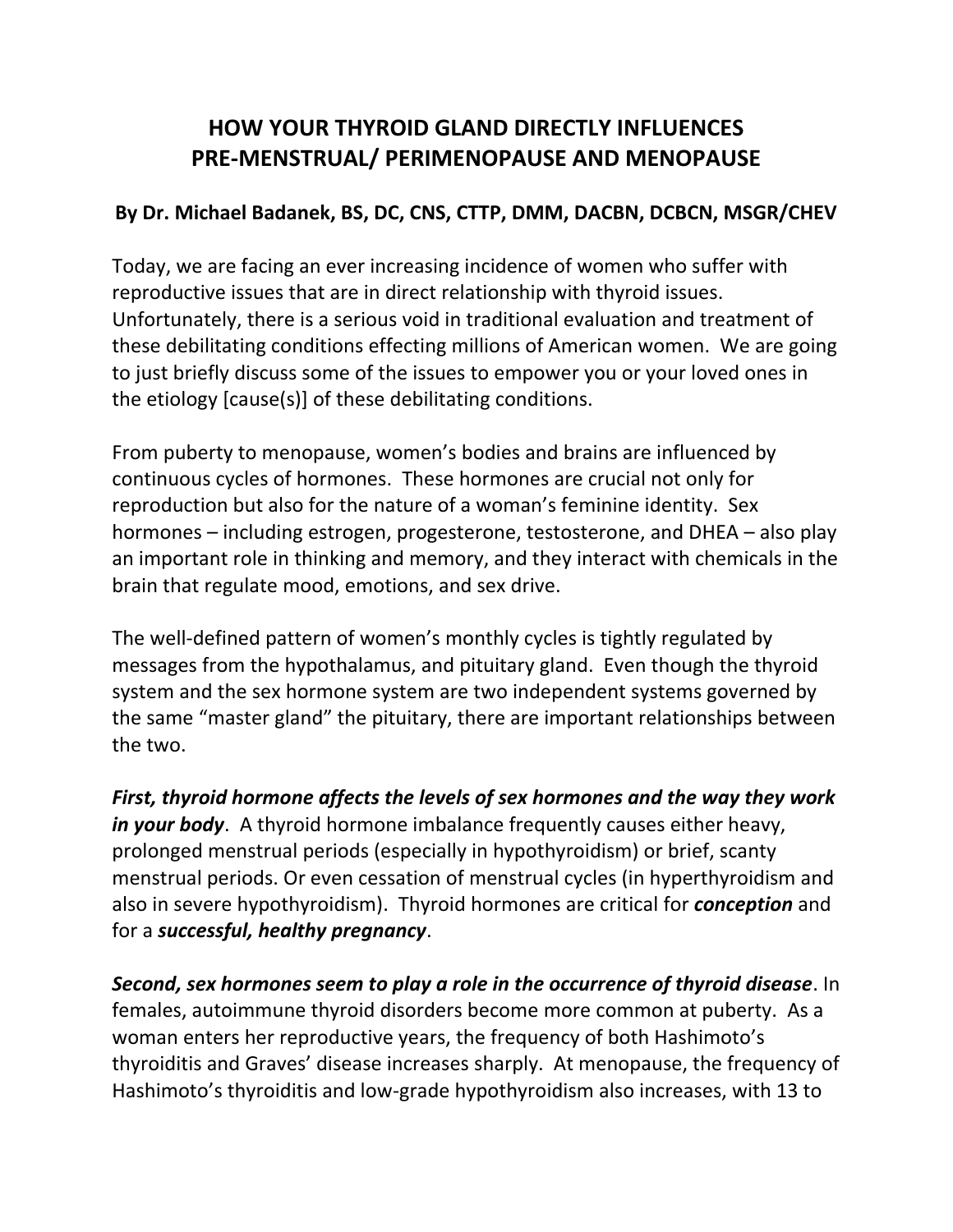15 percent of postmenopausal women having some thyroid hormone deficit. One study showed that Hashimoto's thyroiditis occurred more frequently in women who had a longer reproductive span (that is, more years between puberty and menopause).

Other facts clearly indicate that sex hormones have a major effect on the activity of the thyroid gland and may even affect the triggering of an autoimmune reaction in the thyroid. For instance, many women with dormant Graves' disease may have a flare-up in the first trimester of pregnancy or after delivery*. The important hormonal changes that occur after delivery also seem to account for the high frequency of postpartum thyroid disease.* The triggering or worsening of thyroid conditions throughout these periods of hormonal shifts is probably related to effects of sex hormones on the immune system

Sex hormones also have a significant effect on how a thyroid imbalance is manifested physically and mentally. The chemistry of both brain and body is influences in normal and abnormal conditions by the thyroid and sex hormones. *A thyroid hormone imbalance will exacerbate the symptoms of hormonal shifts*, so a woman who usually has few or no symptoms related to hormonal changes will begin to experience more symptoms when a thyroid imbalance occurs.

These complex ways in which thyroid problems cause escalation of symptoms are most apparent during three important periods of the hormonal cycle: the luteal phase of the menstrual cycle (after ovulation, when an egg is released—the time when most women experience premenstrual syndrome, or PMS) the postpartum period, and menopause.

In the next two decades, nearly forty million American women will face menopause. For most women, the menopause transition is a physiological reality. It is not only a marker for the end of the reproductive years but also a critical period during which hormonal and sociocultural influences reshape how a woman perceives herself. *Wide fluctuations of hormone levels affect your neurotransmitters and may make you more susceptible to depression and anxiety*. *Vasomotor instability may make you experience hot flashes and night sweats. Your sleep may become disturbed, and your sexuality may change. You are at a higher risk for bone loss, impaired cognition, and cardiovascular disease. Your metabolism slows down, and you may begin to gain weight.*